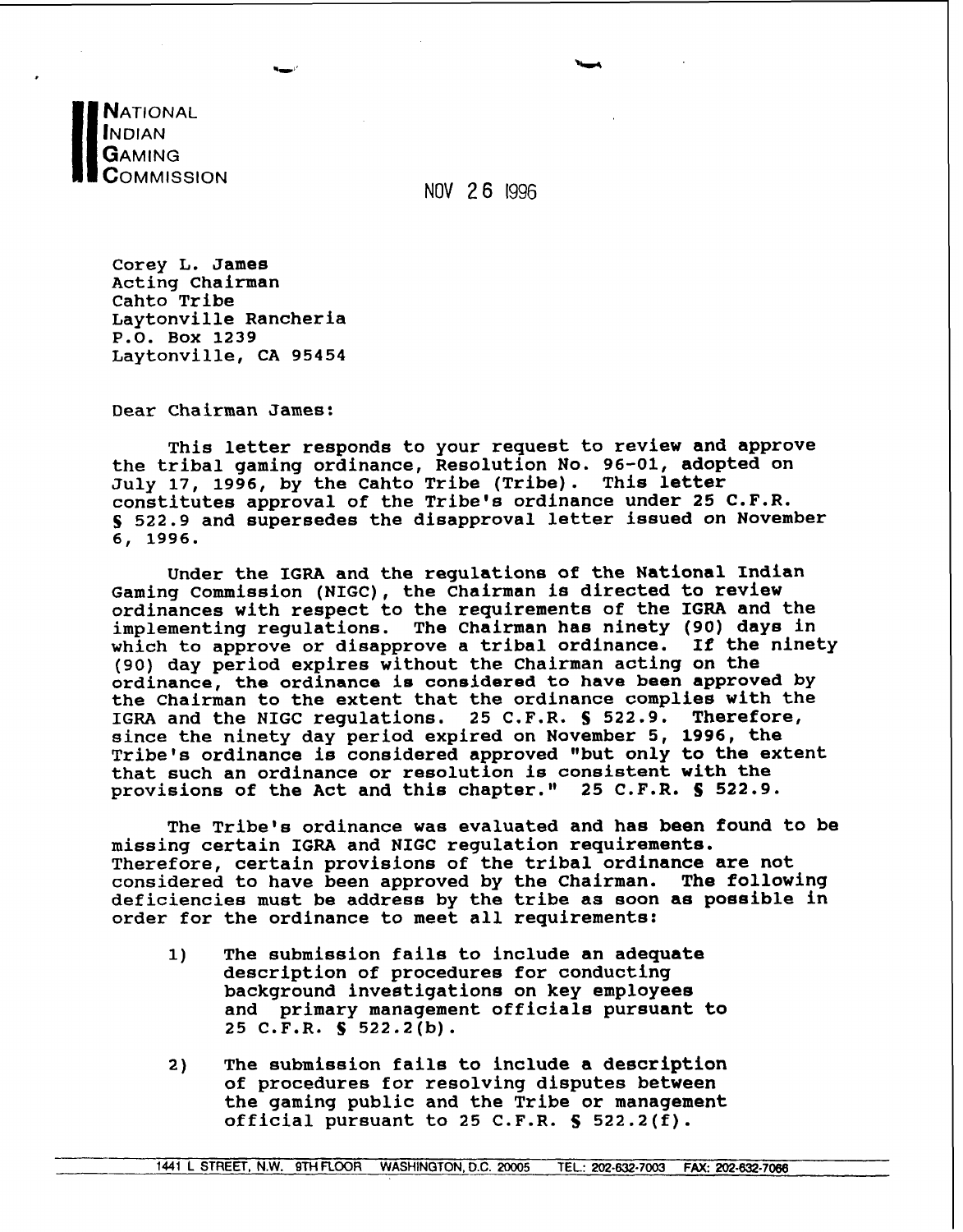**I1 3) The submission fails to designate an agent for service of process pursuant to 25 C.F.R. S 522.2(g).** 

 $\zeta$ **4,** , . . **I..** ,

- **4) The submission fails to identify a law enforcement agency that will take fingerprints'of key employees and primary management officials pursuant to 25 C.F.R. S 522.2(h).**
- **5) The submission fails to include a description of procedures for conducting criminal history checks through the Federal Bureau of Investigation National Criminal Information Center pursuant to 25 C.F.R. S 522.2(h). This can be satisfied by identifying an authorized entity, such as the NIGC, that will process the fingerprint cards through the FBI. Please notify the NIGC if you wish to utilize the NIGC for this purpose.**

**With the approval of the Tribe's gaming ordinance, the Tribe is now required to conduct background investigations on its key employees and primary management officials. In addition, the NIGC expects to receive a completed application for each key employee and primary management official pursuant to 25 C.F.R. S 556.5(a) and an investigative report on each background investigation before issuing a license to a key employee or primary management official pursuant to 25 C.F.R. S 556.5(b). However, until the deficiencies identified in items 1,4, and 5 above are addressed, the Tribe will be unable to comply with S 556.5 (a) or 5B6.5 (b)** .

**Thank you for submitting the ordinance of the Cahto Tribe of the Laytonville Rancheria for review and approval. The NIGC staff and I look forward to working with you and the Tribe in implementing the IGRA. If you have questions or require further assistance, please contact Jessica Roff at (202) 632-7003.** 

**Sincerely yours,** 

Monteau Chairman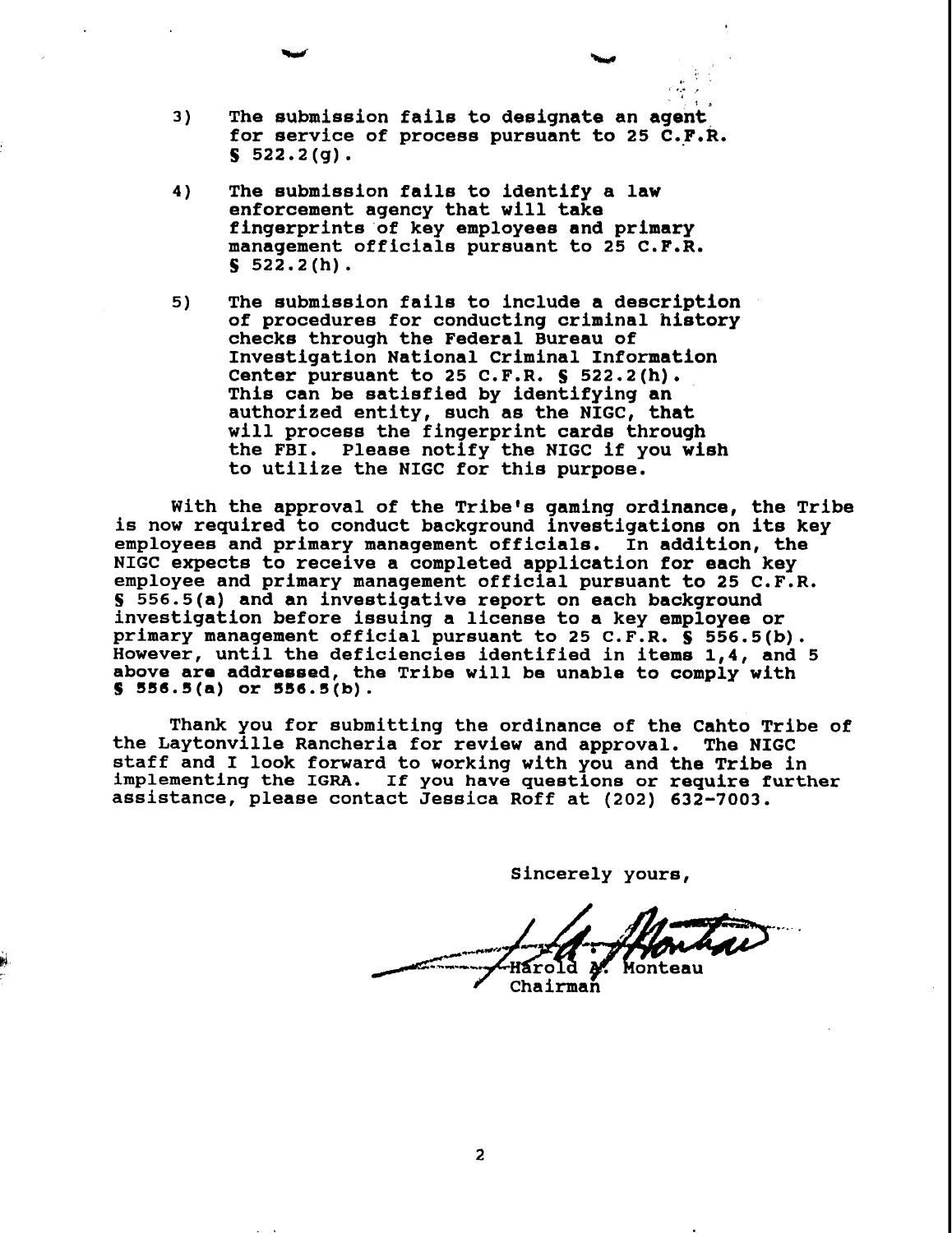

**LAYTONVILLE RANCHERIA P.O. Box 1239 · Laytonville, CA 95454 (707) MI97** 

AUG  $-7$  1996

#### **RESOLUTION NO. 96-01 OF THE CAHTO INDIAN TRIBE OF LAYTONVILLE RANCHERIA, CALIFORNIA**

#### **SUBJECT: THE APPROVAL OF THE TRIBAL GAMING ORDINANCE OF THE CAaTO INDIAN TRJBE OF LAYTONVILLE RANCHERIA, OF CALIFORNIA.**

**WHEREAS, The Cahto Indian Tribe of the Laytonville Rancheria,** is a Federally recognized Indian Tribe with Articles of Association approved by the Commissioner of Indian Affairs on July 21, 1967; and

**WHEREAS,** The Cahto Indian Tribe of the Laytonville Rancheria is recognized by the Secretary of the Interior as a sovereign Indian tribe with privileges and immunities by virtue of its status as a Tribe with government-to-government relationship with the United States; and

**WHEREAS,** The Laytonville Rancheria Executive Committee is the recognized body for the Laytonville Rancheria, as to assure and to promote the welfare and economic well being of its members; and

**WHEREAS,** The Cahto Indian Tribe of the Laytonville Rancheria, California, hereby desires to establish gaming on its Rancheria to create profitable jobs and obtain capital to support other economic development on the Rancheria; and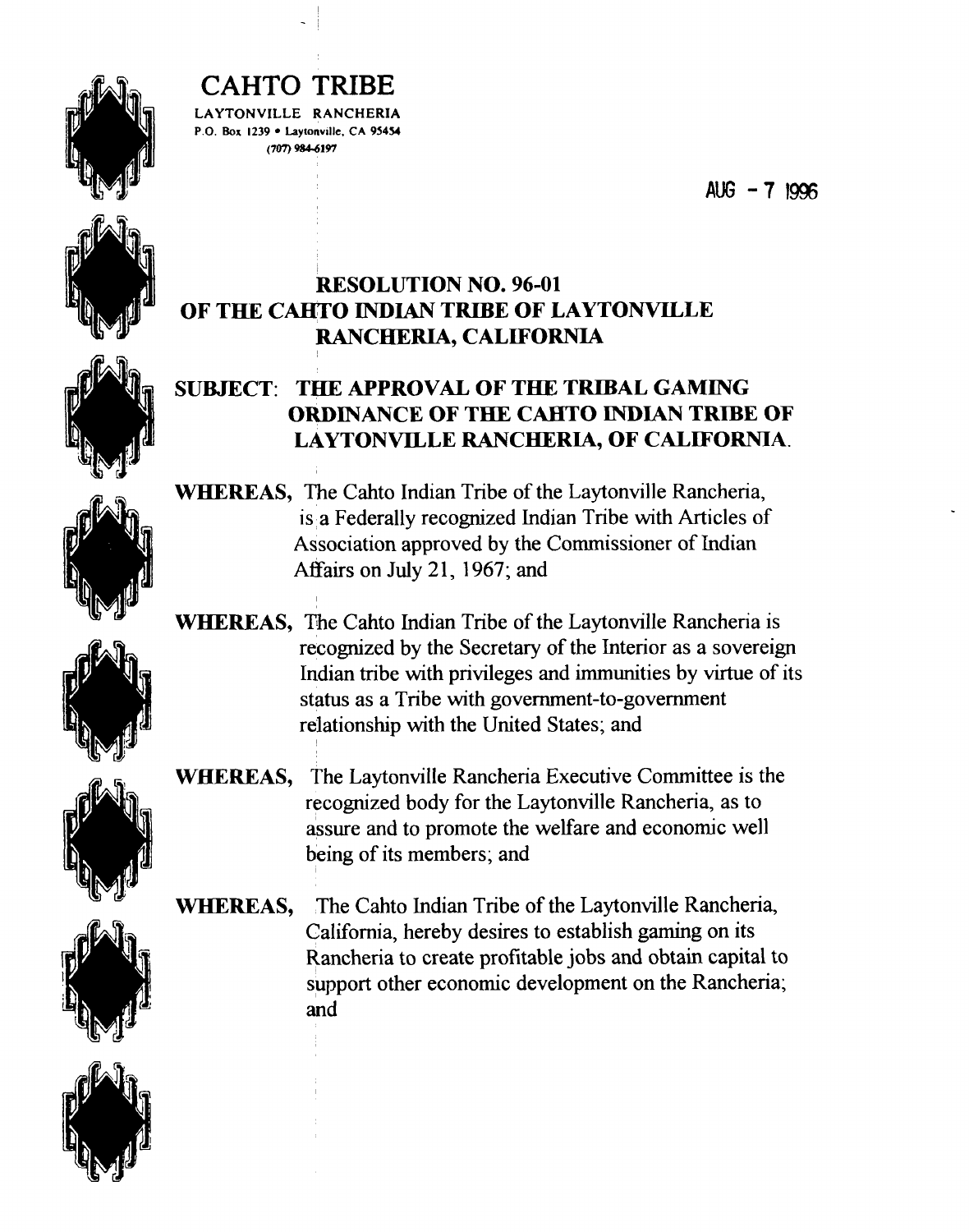

**LAYTONVlLLE RANCHERIA P.O. Box 1239 • Laytonville. CA 95454 (707) 984-6191** 

**NOW, THEREFORE LET IT BE RESOLVED:** That the Cahto Indian Tribe of Laytonville Rancheria, California, hereby excepts the Gaming Ordinance attached to this Tribal Resolution.

#### <sup>1</sup>**CERTIFICATION**

Pursuant to the authority contained in the organic documents of the Cahto Indian Tribe of the Laytonville Rancheria, the foregoing resolution was adopted at a meeting called, noticed, and convened on July  $\frac{17}{2}$ , 1996 at which a quorum was present, by a vote of  $-33$  for,  $\bigcirc$  against,  $\bigcirc$  abstaining.

VI. Jamd Tribal Chairperson (acting) <sup>I</sup>Laytonville Cahto Tribe

**ATTEST:** <sup>I</sup>

A<br>C<u>i. 4 p + 1 d</u> Cristy J. Nelson

I

Secretary/Treasurer Laytonville Cahto Tribe

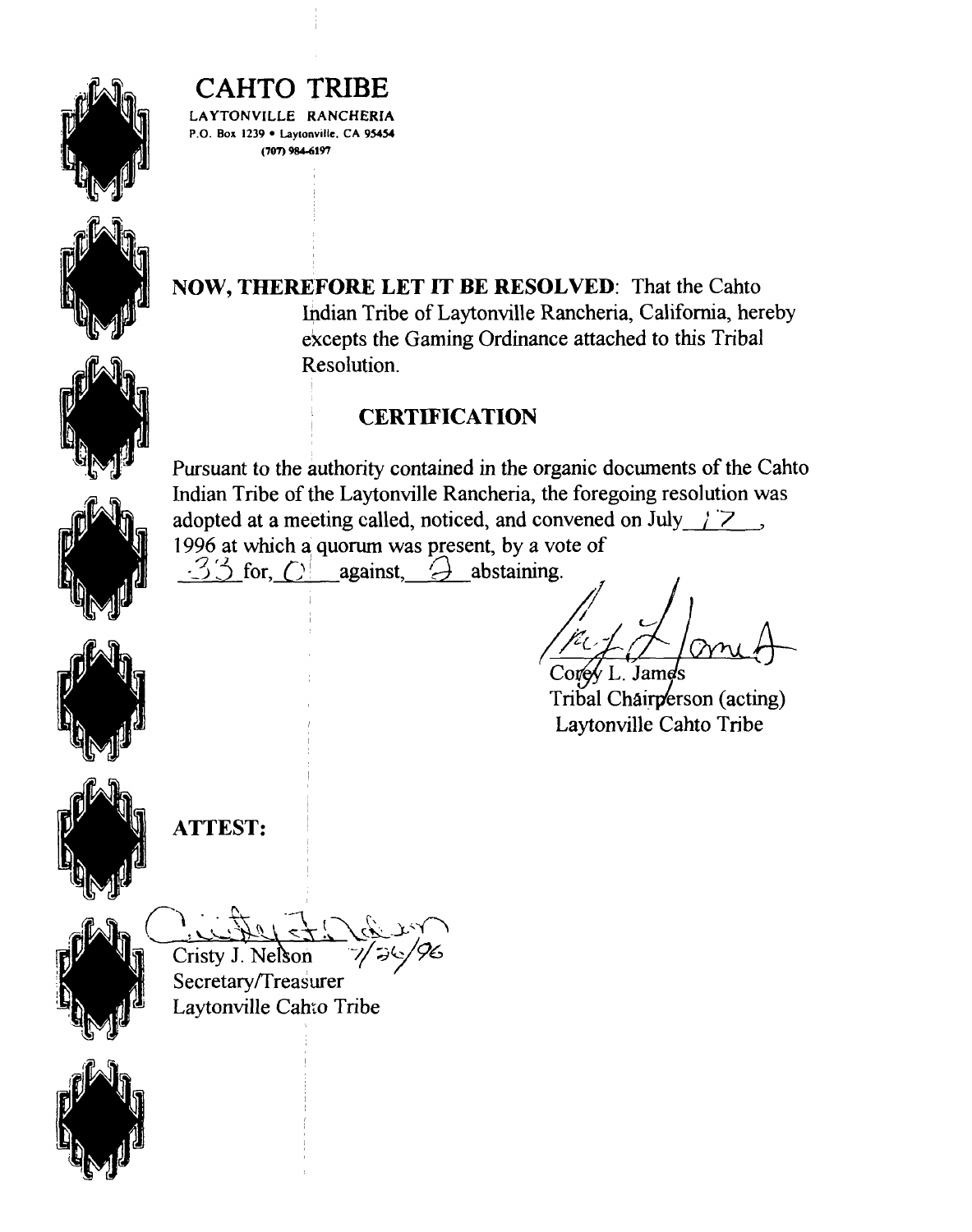

LAYTONVILLE RANCHERIA **P.O. Box** 1239 **Laytonville. CA 99% tmn 984-6197** 

#### GAMING ORDINANCE OF THE CAHTO TRIBE OF LAYTONVILLE RANCHERIA

I. Purpose

The Cahto Tribe of the Laytonville Rancheria (hereinafter "Tribe"), empowered by the Cahto Tribe of the Laytonville Rancherias Articles of Association to enact ordinances, hereby enacts this ordinance in order to set the terms for class **II** gaming operations on tribal lands.

### II. Gaming Authorized

Class **II** gaming as defined in the Indlan Gaming Regulatory Act, P.L. 100-447,25 U.S.C. Section 2703 (7) (A) ("IGRA") and by the regulations promulgated by the National Indian Gaming Commission at 25 C.F.R. S 502.3 (as published in the Federal Register at 57 FR 12382-12393, April 9, 1992) is hereby authorized.

### **III.** Ownership of Gaming

The Tribe shall have the sole propriety interest in and responsibility for the conduct of any gaming operation authorized by this ordinance [unless the Tribe elects to allow individually owned gaming]

IV. Use of Gaming Revenue

- A. Net revenues from class 11 gaming shall be used only for the following purposes: to fund tribal government operations and programs; provide for the general welfare to the Tribe and its members; promote tribal economic development; donate to charitable organizations; or help fund operations of local government agencies.
- B. If the Tribe elects to make per capita payments to tribal members, it shall authorize such payments only upon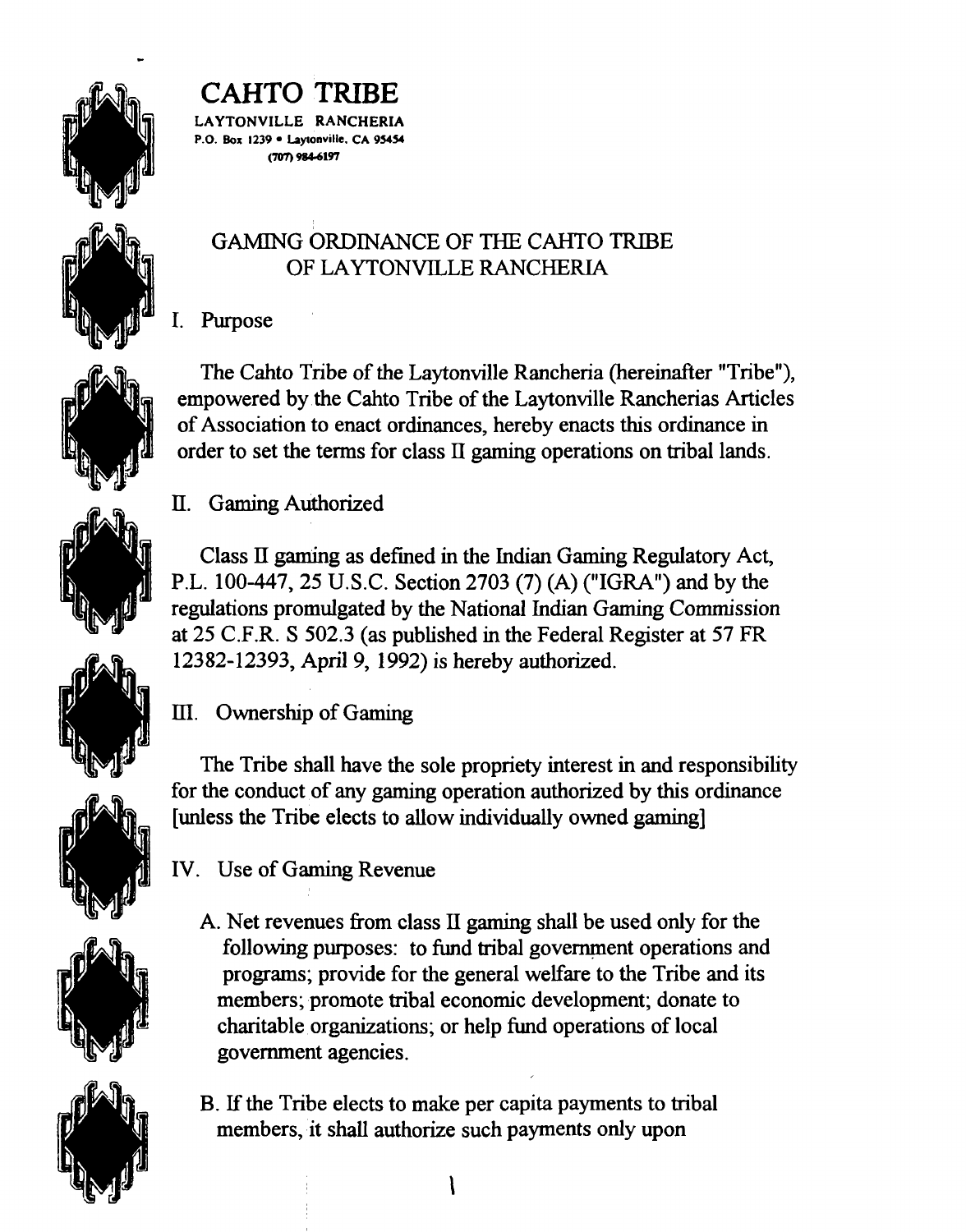

# **CO TRIBE**

TONVILLE RANCHERIA **P.O. Box 1239 · Laytonville. CA 95454 tmn 9~197** 

- 1. Except as noted in footnotes, the same requirements apply for a class **III** gaming ordinance.
- 2. For class III gaming, the appropriate reference is 25 U.S.C. section 2703 (8).
- 3. If a tribe elects to allow individually owned gaming, it must authorize such gaming in its ordinance according to 25 C.F.R. SS 522.11.
- 4. approval of a plan submitted to the Secretary of the Interior under 25 U.S.C. S 2710 (3).
- **V. Audit** 
	- A. The Tribe shall cause to be conducted annually an independent audit of gaming operations and shall submit the resulting audit reports to the National Indian Gaming Commission.
	- B. **AU** gaming related contracts that result in the purchase of supplies, services, or concessions in excess of \$25,000.00 annually, except contracts for professional legal and accounting services, shall be specifically included within the scope of the audit that is described in subsection A. above.
- 
- 
- VI. Protection of the Environment and Public Health and safety

Class 11 gaming facilities shall be constructed, maintained and operated in a manner that adequately protects the environment and the public health and safety.

VII. Licenses for Key Employees and Primary Management Officials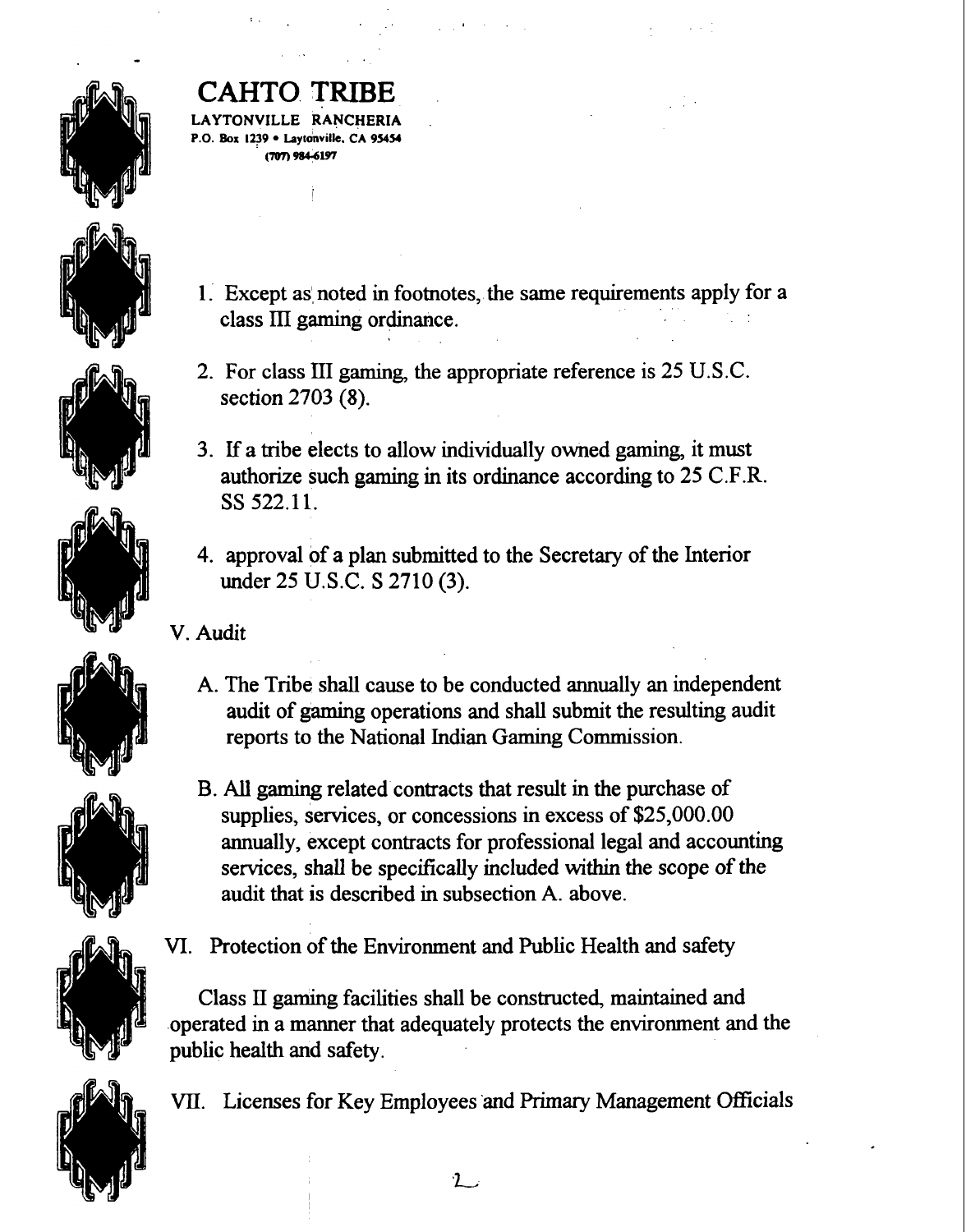

LAYTONVILLE RANCHERIA **P.O. Box 1239 hylonville. CA 9S4S**  (rn **98+6M** 

The Tribe shall ensure that the policies and procedures set out in this section are implemented with respect to key employees and primary management officials employed at any class **II** gaming enterprise operated on Indian lands:

A. Definitions

For the purposes of this section, the following definitions apply:

- 1. Key employee means
- (a) A persons who performs one or more of the following functions:
	- (1) Bingo Caller
	- (2) Counting room supervisor

Guidelines to Govern the Review and Approval of Per Capita Payments, memorandum to All Area Directors from the Assistant Secretary-Indian Affairs, December 21, 1992.

To the extent any additional definitions must be consistent with the IGRA and the regulations of the National Indian Gaming Commission.

A tribe may expand this definition, but not limit it.

- (3) Chief of Security;
- (4) Custodian of gaming supplies or cash;
- (5) Floor Manager;
- (6) Pit Boss;
- (7) Dealer;
- (8) Croupier;
- (9) Approver of credit; or
- (1 0) Custodian of gambling devices including persons with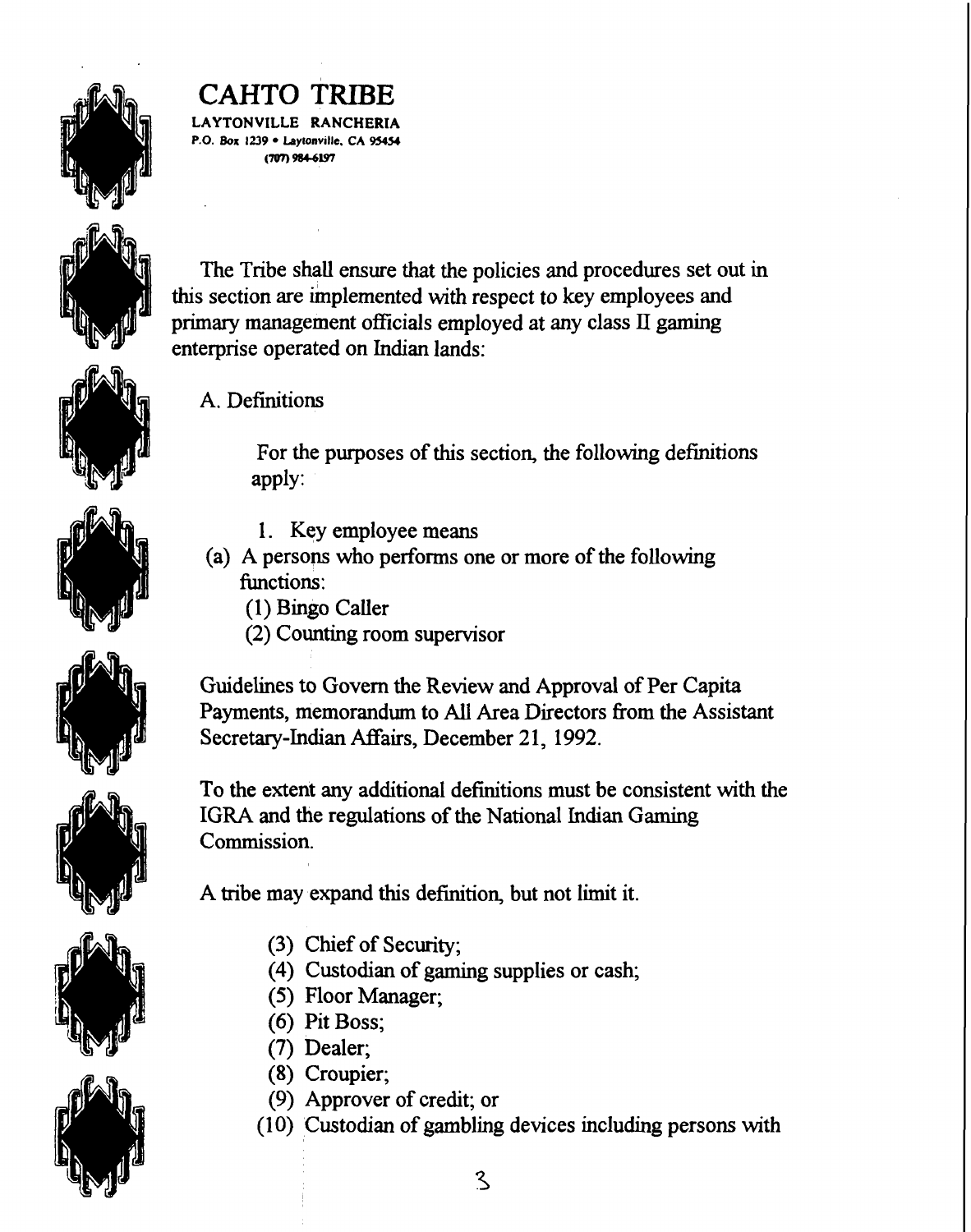

LAYTONVILLE RANCHERIA **P.O. Box** 1239 **Lay~onville. CA 9S4S4 tW 9846197** 

> access to cash and accounting records within such devices;

- (b) If not otherwise included, any other person whose total cash compensation is in excess of \$50,000.00 per year; or
- (c) **Lf** not otherwise included, the four most highly compensated persons in the gaming operation.
- 2. Primary Management Officials means
- $\mathcal{L} \subset \mathbb{R}^{n \times n}$ (a) The person having management responsibility for a management contract;
- (b) Any person who has authority:
	- $(1)$  To hire and fire employees; or
	- (2) To set up working policy for the gaming operation; or
- (c) The chief financial officer or other person who has financial management responsibility.
- B. Application Forms
	- 1. The following notice shall be placed on the application form for a key employee or a primary management official before that form is filled out by an applicant:

In compliance with the Privacy Act of 1974, the following information is provided: Solicitation of the information on this form is authorized by 25 U.S.C. 2701 et seq. The purpose of the requested information is to determine the eligibility of individuals to be employed in a gaming operation. The information will be used by National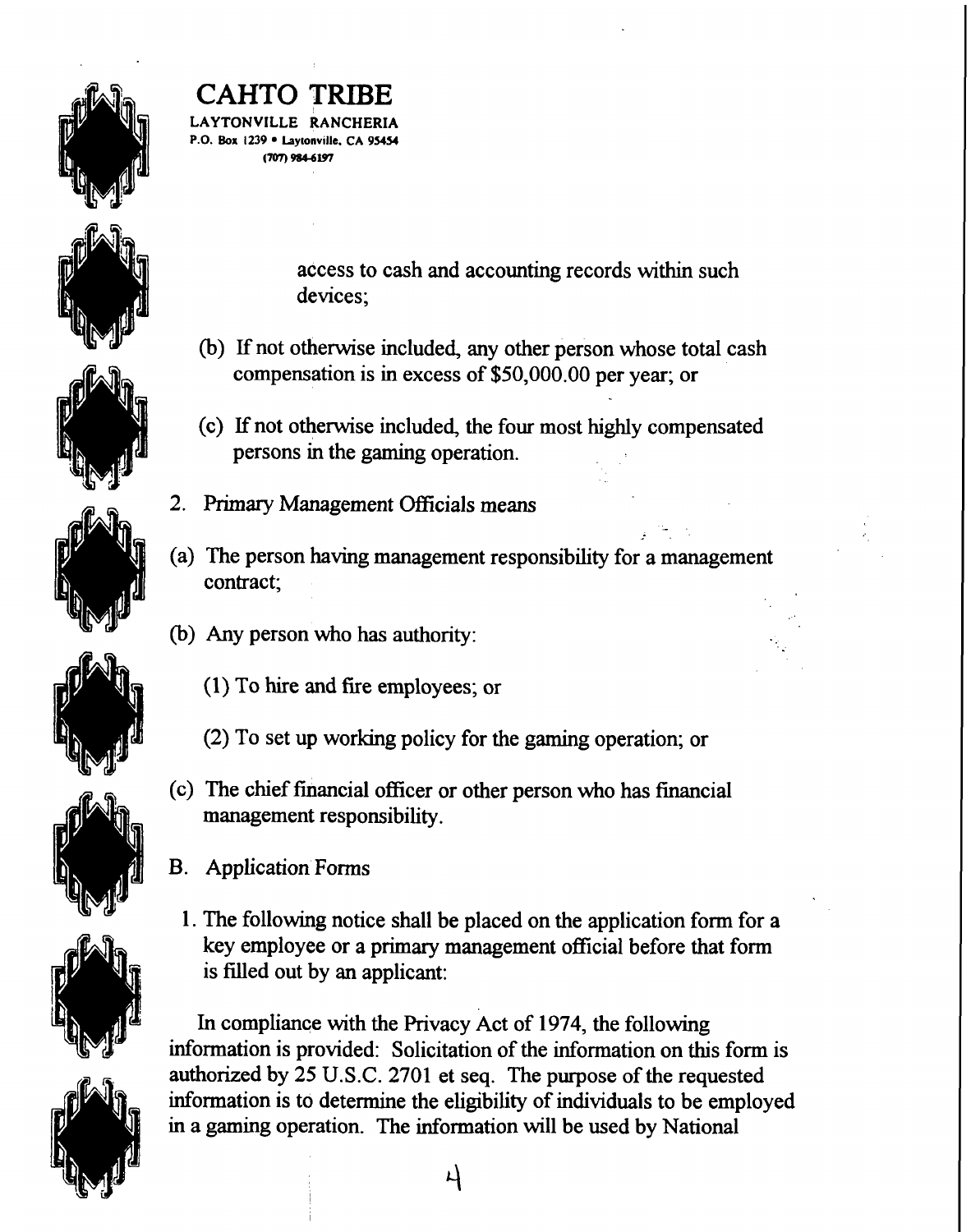

**LAYTONVILLE RANCHERIA P.O. Box 1239 Laytonvtlle. CA 95454 (707') 984-6197** 



Indian Gaming Commission members and staff who have need for the information in the performance of their official duties. The information may be disclosed to appropriate Federal, Tribal, State, Local, or foreign law enforcement and regulatory agencies when relevant to civd, criminal or regulatory investigations or prosecutions or when pursuant to a requirement by a tribe or the National Indian Gaming Commission in connection with the hiring or firing of an employee, the issuance or revocation of a gaming license, or investigations of activities while associated with a tribe or a gaming operation. Failure to consent to the disclosures indicated in this notice will result in a tribe's being unable to hire you in a primary management official or key employee position.

The disclosure of your Social Security Number (SSN) is voluntary. However, failure to supply a SSN may result in errors in processing your application.

- 2. Existing key employees and primary management officials shall be notified in writing that they shall either:
- (a) Complete a new application form that contains a Privacy Act notice; Or
- (b) Sign a statement that contains the Privacy Act notice and consent to the routine uses described in that notice.
- 3. The following notice shall be placed on the application form for a key employee or a primary official before that form is filled out by an applicant.

A false statement on any part of your application may be grounds for not hiring you, or for firing you after you begin work. Also, you may be punished by fine or imprisonment.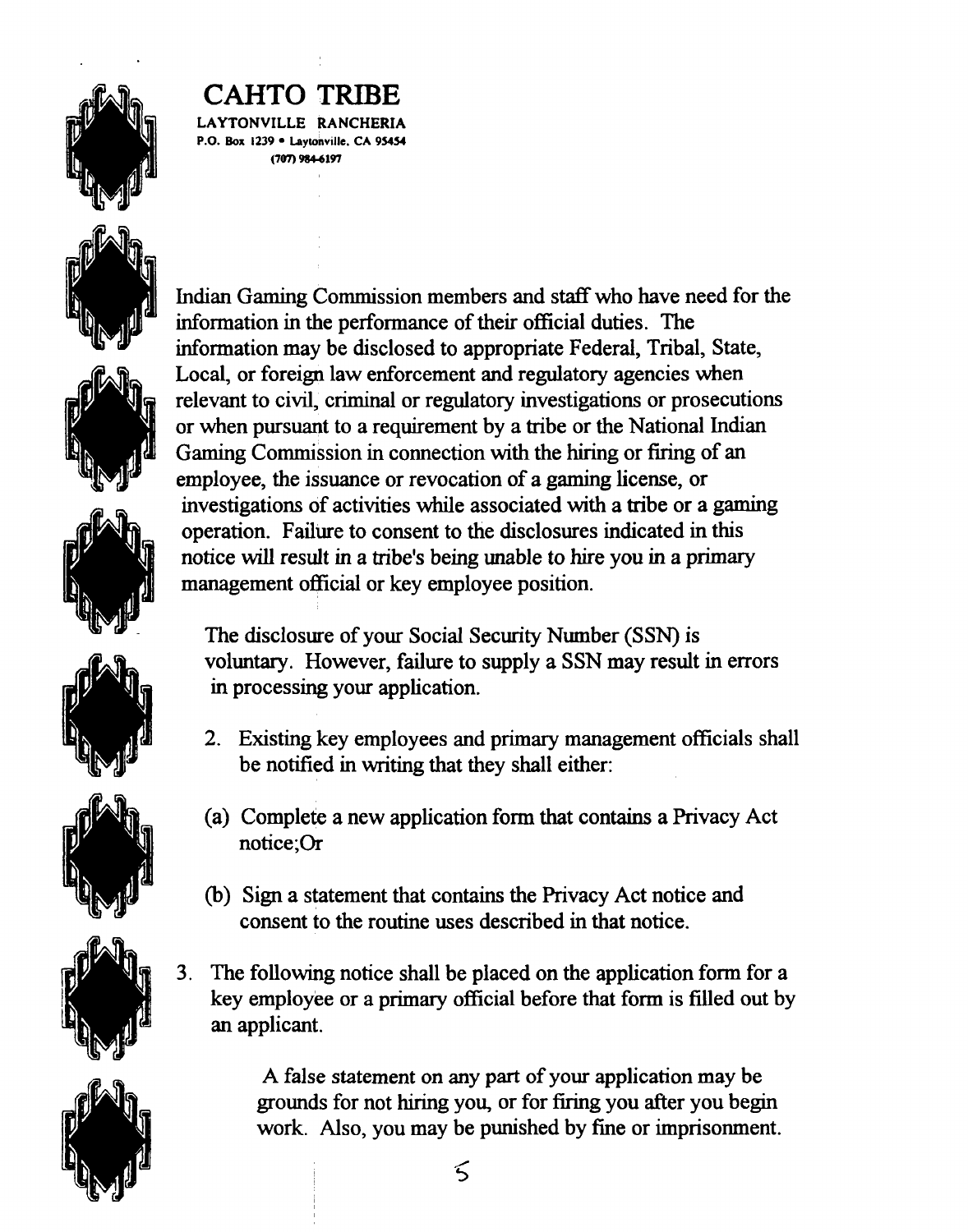

#### **CAHTO TRIBE**  LAYTONVILLE RANCHERIA

**P.O. Box 1239 · Laytonville, CA 95454 (707) 984-6197** 

- 4. The Tribe shall notify in writing existing key employees and primary management officials that they shall either:
	- a. Complete a new application form that contains a notice regarding false statements: or
	- b. Sign a statement that contains the notice regarding false statements.
- C. Background Investigation
	- 1. The Tribe shall request from each primary management official and fiom each key employee all of the following information:
	- a. Full name, other names used (oral or written), social security number(s), birth date, place of birth, citizenship, gender, all languages (spoken or written):
	- b. Currently and for the previous 5 years: business and employment positions held, ownership interests in those businesses, business and residence addresses, and drivers license numbers;
	- c. The names and current addresses of at least three personal references, including one personal reference who was acquainted with the applicant during each period of residence listed under paragraph (1) **(b)** of this section;
	- d. Current business and residence telephone numbers;
	- e. A description of any existing and previous business relationships with Indian tribes, includmg ownership interests in those businesses;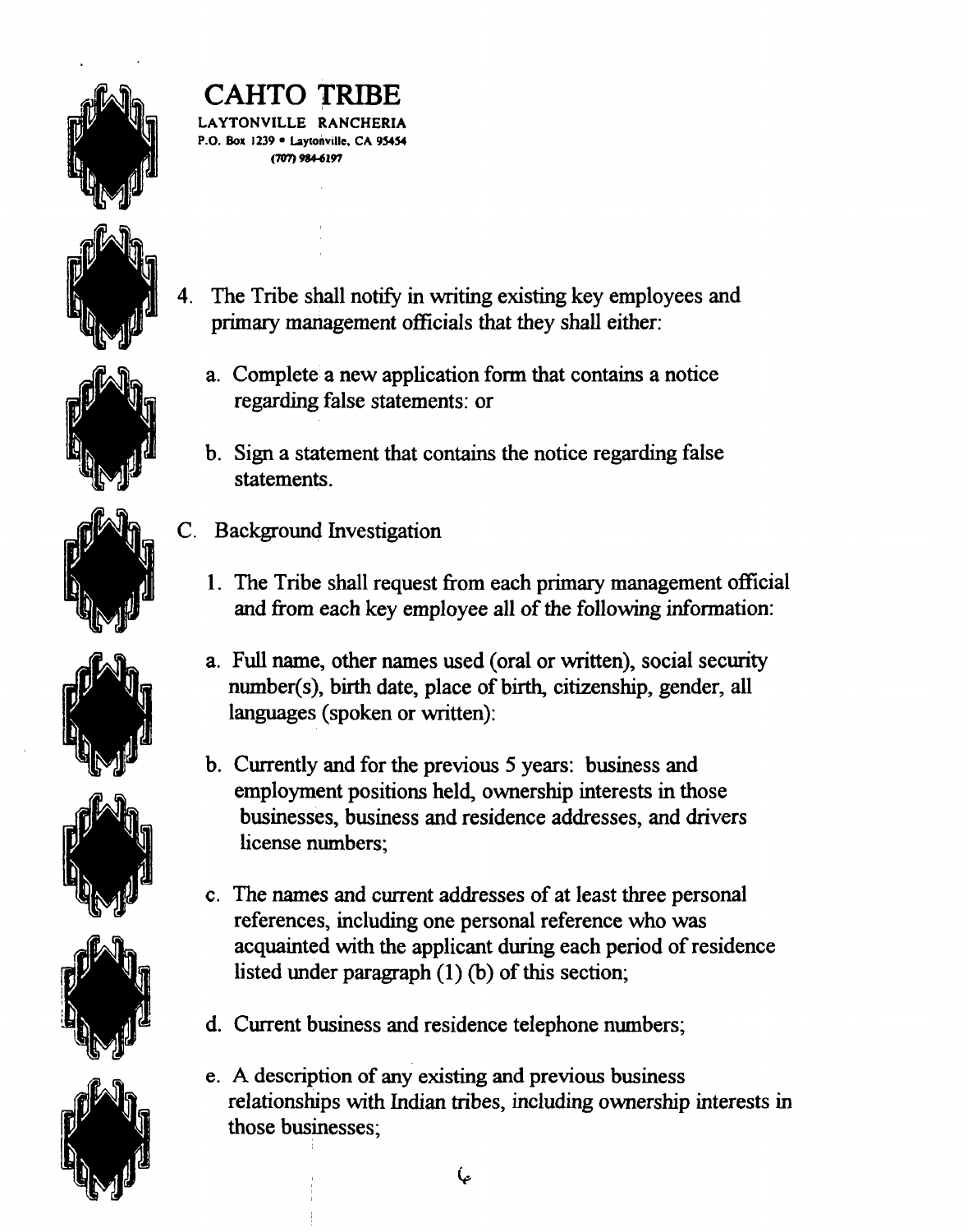

#### **CAHTO TRIBE LAYTONVILLE RANCHERIA P.O. Box I239 Laytom~lk. CA 9S454**

**tmn 984.6197** 

 $AUG - 71006$ 

- f. A description of any existing and pervious business relationships with the gaming industry generally, including ownership interests in those businesses;
- g. The name and address of any licensing or regulatory agency with which the person has filed an application for a license or permit related to gaming, whether or not such license or permit was granted;
- h. For each felony for which there is an ongoing prosecution or a conviction, the charge, the name and address of the court involved, and the date and disposition if any;
- i. For each misdemeanor conviction or ongoing misdemeanor prosecution (excluding minor traffic violations), within 10 years of the date of the application, the name and address of the court involved and the date and disposition;

Unless a tribal-state compact provides that a state has exclusive jurisdiction with respect to conducting background investigations and issuing license, the background investigation provisions apply to class **ID** gaming.

- **j.** For each criminal charge (excluding minor traffic charges), whether or not there is a conviction, if such criminal charge is within 10 years of the date of the application and is not otherwise listed pursuant to paragraph  $(1)$  (h) or  $(1)$  (i) of this section, the criminal charge, the name and address of the court involved and the date and disposition;
- k. The name and address of any licensing or regulatory agency with which the person has filed **an** application for an occupational license or permit, whether or not such license or permit was granted;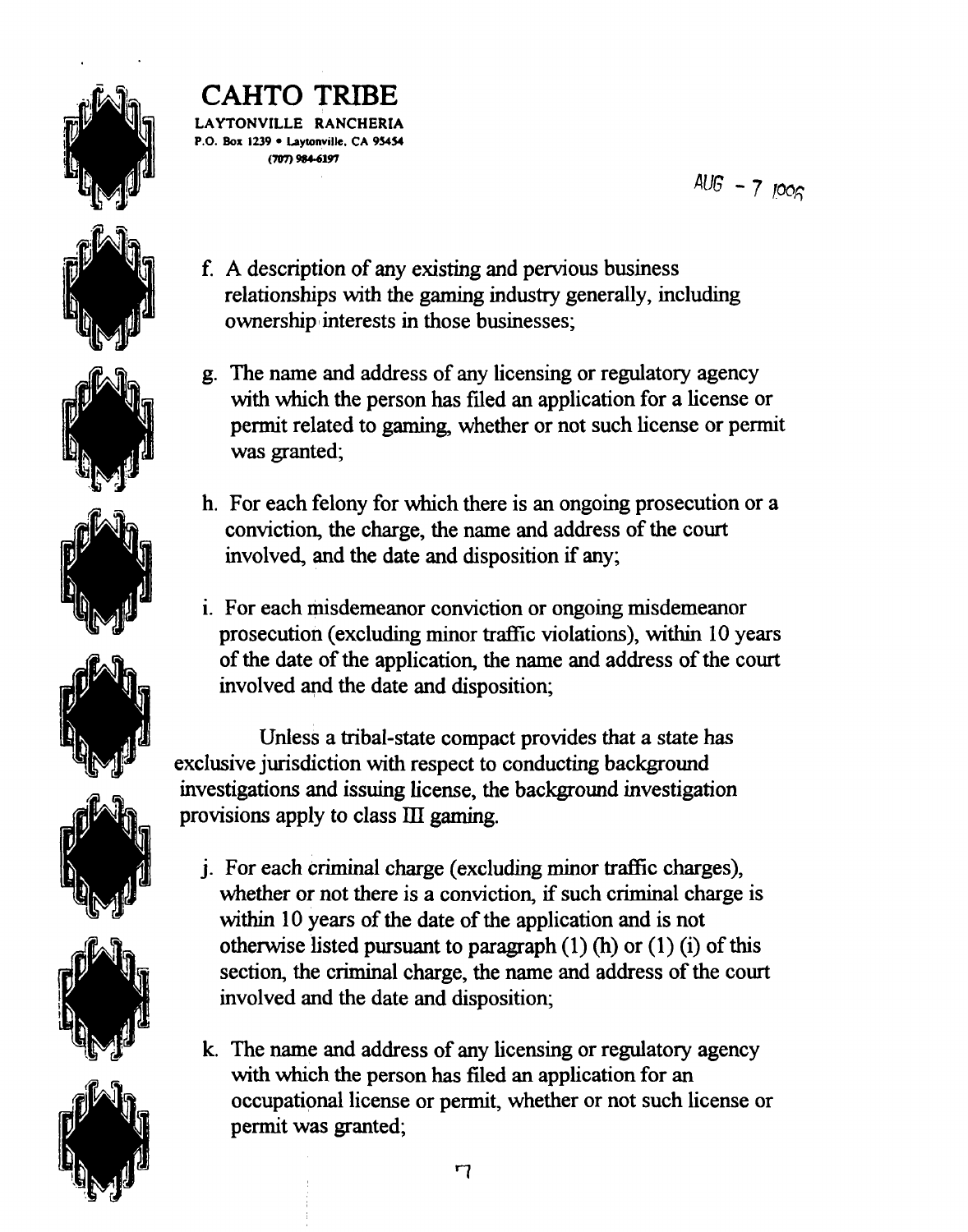

LAYTONVILLE **RANCHERlA P.O. Box 1239 Laymnvllle. CA 9549**  *cmn* **984-6197** 

- 1. A current photograph;
- m. Any other information the Tribe deems relevant; and
- n. Fingerprints consistent with procedures adopted by the Tribe according to *25* C.F.R. S *522.2* **(h).**
- 2. The Tribe shall conduct an investigation sufficient to make a determination under subsection D. below. In conducting a background investigation, the Tribe or its agent shall promise to keep confidential the identity of each person interviewed in the course of the investigation.
- D. Eligibility Determination

The Tribe shall review a person's prior activities, criminal record, if any, and reputation, habits and associations to make a finding concerning the eligibility of a key employee or primary management official for employment in a gaming operation. If the Tribe determines that employment of the person poses a threat to the public interest or to the effective regulation of **gaming,** or creates or enhances dangers of unsuitable, unfair, or illegal practices and methods and activities in the conduct of gaming, a tribal gaming operation shall not employ that person in a key employee or primary management official position.

E. Procedures for Forwarding Applications and Reports for Key Employees and Primary Management Officials to the National Indian Gaming Commission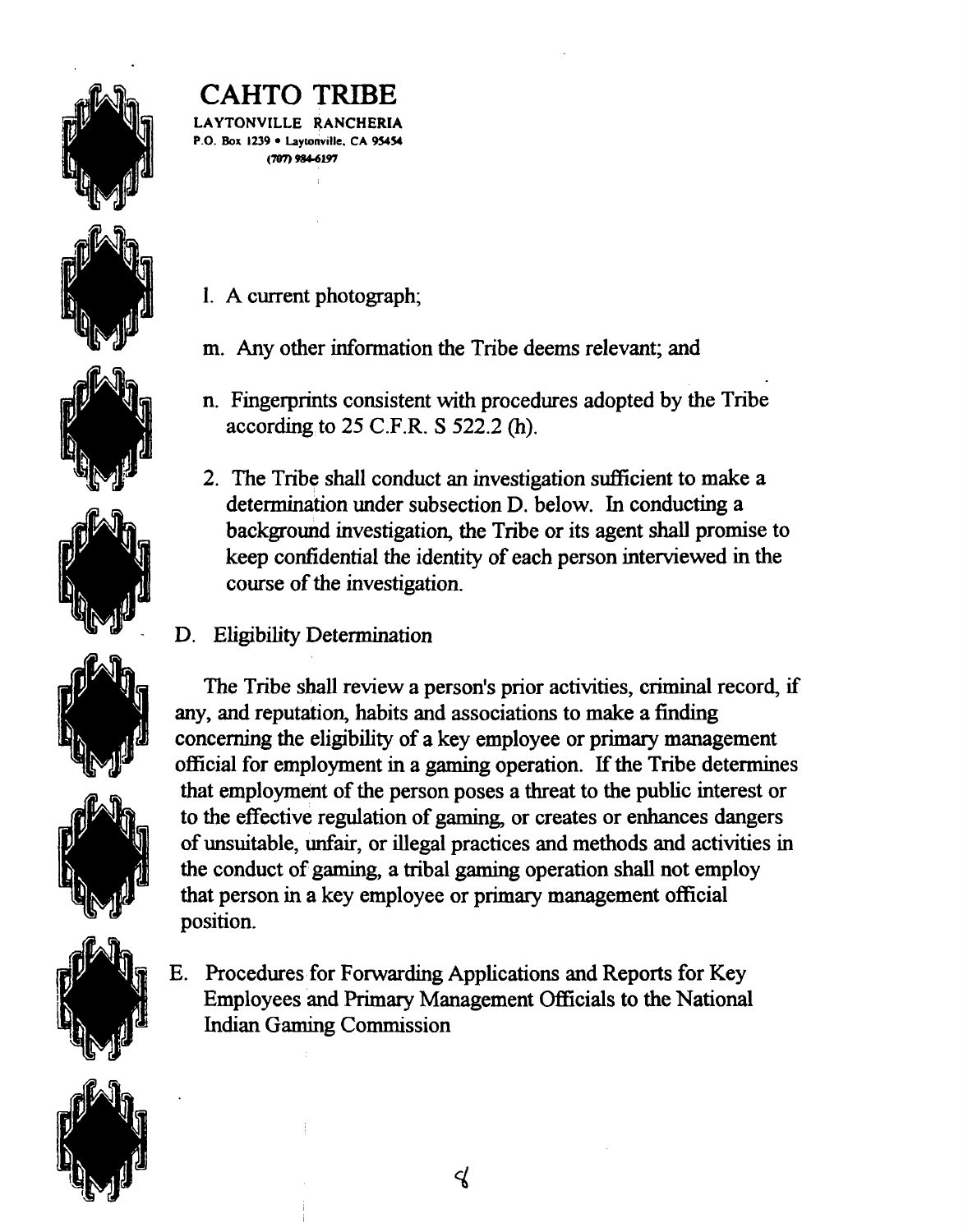

**LAYTONVILLE RANCHERIA P.O. Box 1239 · Laytonville, CA 95454 cm -191** 

1. When key employee or primary management official begins work at a **gaming** operation authorized by this ordinance, the Tribe shall forward to the National Indian Gaming Commission a completed application for employment and conduct the background investigation and make the determination referred to in subsection D of this section.

2. The Tribe shall forward the report referred to in subsection F of this section to the National **Indian** Gaming Commission **within** 60 days after an employee begins work or within 60 days of the approval of this ordinance by the Chairman of the Nation **Indian** Gaming Commission.

3. The gaming operation shall not employ as a key employee or primary management official a person who does not have a license after 90 days.

F. Report to the National **Indian** Gaming Commission

1. Pursuant to the procedures set out in subsection  $E$  of this section, the Tribe shall prepare and forward to the National **Indian**  Gaming Commission **an** investigative report shall include all of the following:

- a. Steps taken in conduction a background investigation;
- b. Results obtained;
- c. Conclusions reached; and
- d. the bases for those conclusions;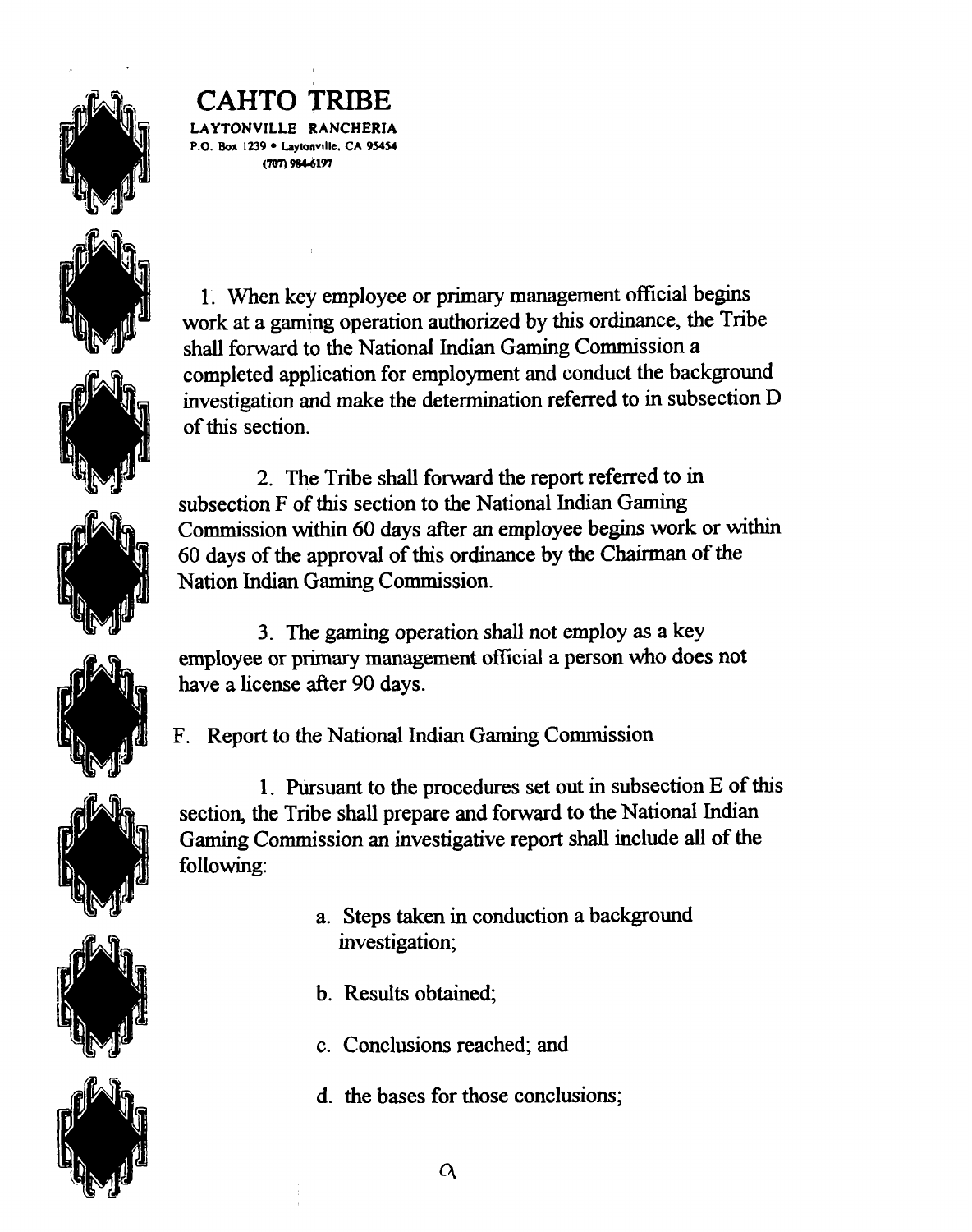

**CAHTO TRIBE LAYTONVILLE RANCHERlA** 

**P.O. Box 1239 • Lavtonville. CA 95454** c<sub>707</sub> 984-6197

- 2. The Tribe shall submit, with the report, a copy of the eligibility determination made under subsection D of this section;
- 3. If a license is not issued to an applicant, the Tribe :
	- a. Shall notify the National Indian Gaming Commission; and
	- b. May forward copies of its eligibility determination and investigations for employment and reports (if any) of background investigations for inspection by the Chairman of the Nation Indian Gaming Commission his or her designee for no less than three (3) years from the date of termination of employment.
- G. Granting a Gaming License

1. If, within a thirty (30) day period after the National Indian Gaming Commission receives a report, the National Indian Gaming Commission notifies the Tribe that it has no objection to the issuance of a license pursuant to a license application filed by a key employee or a primary management official for whom the tribe has provided an application and investigation report to the Nation Indian Gaming Commission, the Tribe may issue a license to such applicant.

2. The Tribe shall respond to a request for additional information from the Chairman of the National Indian Gaming Commission concerning a key employee or primary management official who is the subject of a report. Such a request shall suspend the 30-day period under paragraph G. 1. of this section until the Chairman of the National Indian Gaming Commission receives the additional information.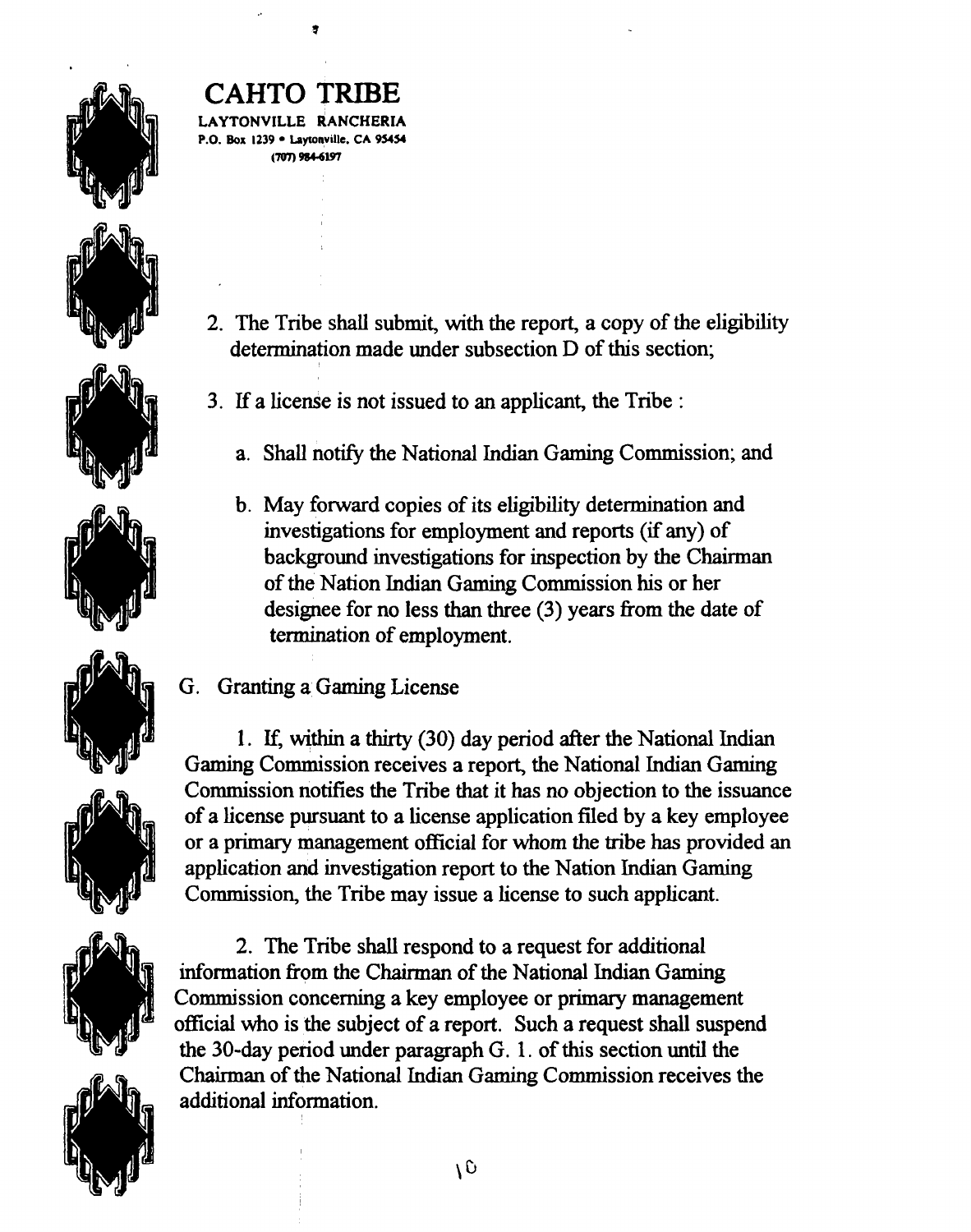

LAYTONVILLE RANCHERIA **P.O. Box 1239 hyton'ville, CA 9S4S4 tmn 984-6197** 

*BUG* - **<sup>7</sup>**



3. If, within the thirty (30) day period described above, the National Indian Gaming Commission provides the Tribe with a statement itemizing objectives to the issuance of a license to a key employee or to a primary management official for whom the Tribe as provided an application and investigative report to the National Indian Gaming Commission, the Tribe shall reconsider the application, taking into account the objection itemized by the National Indian Gaming Commission. The Tribe shall make the final decision whether to issue a license to such applicant.

H. License Suspension

1. If, after the issuance of a gaming license, the Tribe receives from the National Indian Gaming Commission reliable information indicating that a key employee or a primary management official is not eligible for employment under subsection D. above, the Tribe shall suspend such license and shall notify in writing the licensee of the suspension and proposed revocation.

2. The Tribe shall notify the licensee of a time and a place for a hearing on the proposed revocation of a license.

3. After a revocation hearing, the Tribe shall decide to revoke or to reinstate a gaming license. The Tribe shall notify the National Indian Gaming Commission of its decision.

VIII. License Locations

The Tribe shall issue a separate license to each place, facility, or location on Indian lands where class **IT** gaming is conducted under this ordinance.